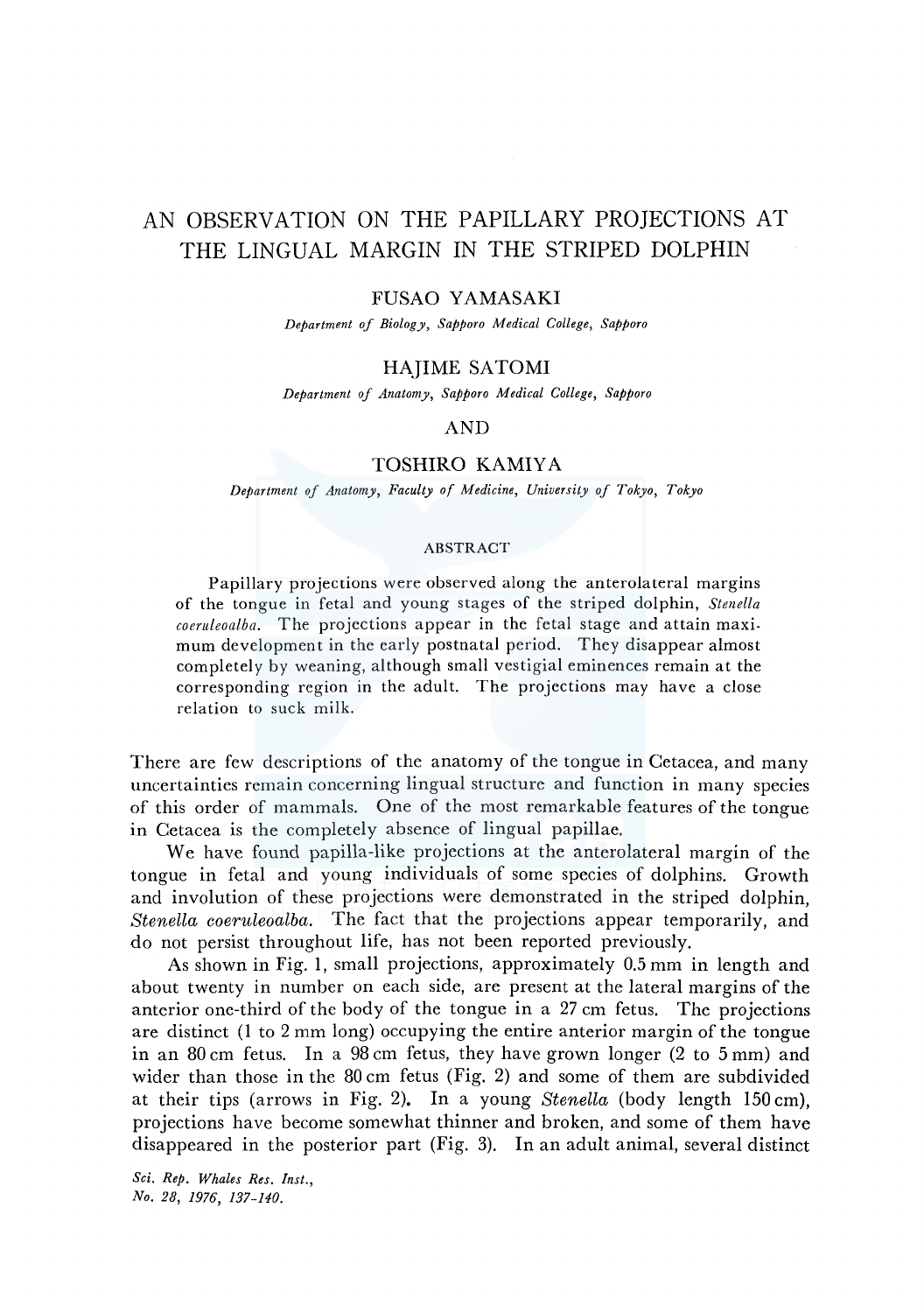eminences are present near the apex of the tongue (Fig. 4). In another larger adult one, the eminences have reduced in size and the lateral margins are slightly uneven in appearance. The entire dorsum of each tongue we observed was quite smooth and no lingual papillae of any type were present.

Since the body length of *Stenella coeriileoalba* is about 100 cm at the time of birth (Kasuya, 1972), the appearance of the tongue in the newborn animal is probably similar to that in the 98 cm fetus we observed. Thus, it is certain that the papillary projections in the *Stenella* appear during intrauterine life and gradually develop towards parturition. The projections may be most numerous and well developed in the early postnatal period and they may begin to degenerate and disappear at about the 150 cm stage, which roughly corresponds to weaning in *Stenella coeritleoalba* (Kasuya, 1972). How the number of the projections increase and how the projections disappear are interesting points. It can be assumed that the former increase due to subdivision of the projections that arc present in the 98 cm fetus as shown with arrows in Fig. 2, and the latter vanish through repeated narrowings in several parts of each projection (arrows in Fig. 3) and finally shed off from the tongue proper.

In the adult Franciscana dolphin, *Pontoporia blainvillei,* no papillae were present on the dorsum of the tongue but small eminences were observed at its lateral margins. Distinct papillary projections (2 to 3 mm long) were found at the anterior free margin of the tongue in a young, 98.5 cm, *Pontoporia*  (Yamasaki, *et al.,* 1976), and the same region was dotted with warts and fringes in a young animal (Burmeister, 1869). The small eminences at the anterolateral margins of the tongue of the adult *Stenella* and also of the adult *Pontoporia*  appear to be the remnants of the papillary projections seen in the young animals. We also observed well developed projections (2 to 4 mm long) at the anterior margin of the tongue in a newborn finless porpoise, *Neophocaena phocaenoides* (71.5 cm). And foliate projections (3 to 6 mm), which decrease in their number with age, were observed in young bottlenose dolphin, *Tursiopus truncatus,* and Risso's dolphins, *Grampus griseus* (Nakajima, *et aL,* 1963). Thus, the papillary projections will be found in the fetuses and the young of some other dolphins or toothed whales. Although Anderson (1879) and Sonntag (1922) described filiform and fungiform papillae on the tongue of Ganges dolphin, *Platanista gangetica,* the dorsum of the tongues of the adults was completely smooth and no type of lingual papillae could be observed (Arvy and Pilleri, 1970, Yamasaki, *et al.,* 1976). As they only observed the tongue in the young stage without observation in the adult, projections were propably described as the lingual papillae mentioned above.

The projection is composed of a core of the lamina propria mucosa and a thick stratified squamous epithelium without taste buds. Both are continuous with those of the tongue proper. This structure, as a whole, is similar to that of filiform or fungiform papillae. However, the projections differ markedly from the lingual papillae of the general mammalian tongue in that they are temporary, localized at the anterolateral margin in a radial manner and large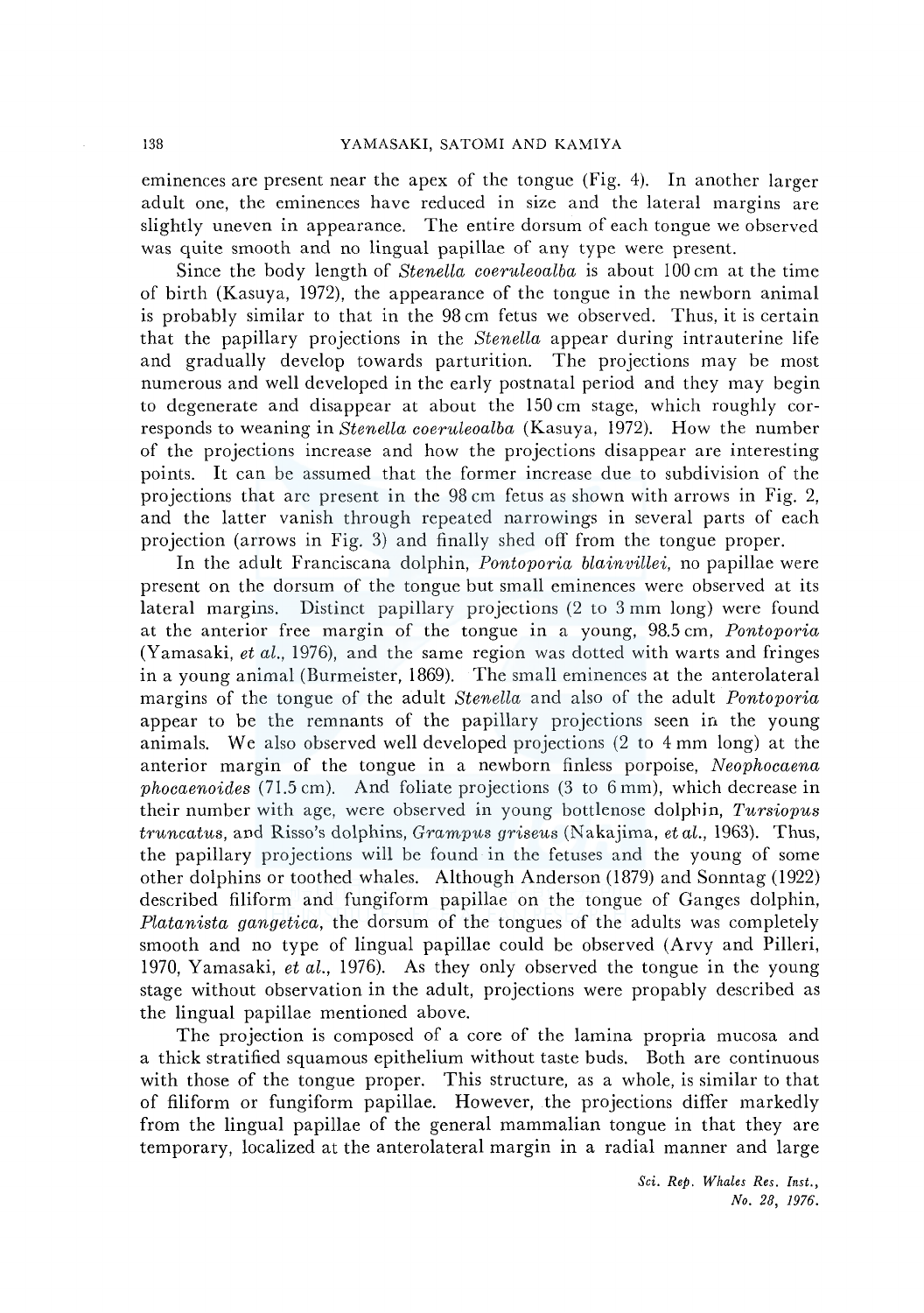m size. Sonntag (1922) stated that the apex of the tongue in toothed whales may or may not have processes and warty growths, however, we suppose that he observed the tongues in variable stages of involution of the papillary projections. Since the projections only appear in a specific period during life, more care is neccessary as to the estimation of the age when observing the appearance of the cetacean tongue.

The function of the lingual papillary projections described above is not known. Because they are well developed during the suckling period they may have an important mechanical functions during suckling in these aquatic mammals.

As there as yet seem to be several unclear and interesting problems concerning the papillary projections in dolphins, further observations will be done on the relationship between the existence of the projections and the suckling period as well as on food habits and on the process of their development and degeneration, macro- and microscopically. In addition, comparative functional anatomical studies with other cetaceans will be neccessary to clarify this problem.

#### ACKNOWLEDGMENTS

Greatest thanks are due to Dr. M.M. Bryden, School of Anatomy, University of Queensland, Australia, who gave us valuable suggestions and kindly checked the draft. Dr. T. Mitsui, Department of Anatomy, Keio University, Dr. T. Ogawa, Department of Medical History, Juntendo University, Dr. K. Takahashi, Department of Anatomy, Sappro Medical College, Dr. H. Ohmura, Whales Research Institute, Dr. T. Kasuya, Ocean Research Institute, University of Tokyo, and Dr. R. L. Brownell Jr., Department of Vertebrate Zoology, National Museum of Natural History, Washington, D.C. are also acknowledged for their advice for our study.

#### REFERENCES

- ANDERSON, J., 1879. Anatomical and zoological researches: comprising on account of the zoological results of the two expeditions to Western Yunnan 1868 and 1875; and a monograph of the two cetacean genera, Platanista and Orcella. Vol. 1, pp. 433-435, Quaritch, London.
- ARVY, L. and G. PILLERI, 1970. The tongue of *Platanista gangetica* and remarks on the cetacean tongue. In: *Investigation on cetacea.,* Vol. II, ed. by G. Pilleri, 75-77, Berne.
- BURMEISTER, H., 1869. In: Descripción de cuatro especies de delfinides de la costa Argentina en el Oceano Atlantico. *Anal. Mus. Publico Buenos Aires.,* 1 : 348-445.

KASUYA, T., 1972. Growth and reproduction of *Stenella caeruleoalba* based on the age determination by means of dentinal growth. *Sci. Rep. Whales Res. Inst.,* 24: 57-79.

NAKAJIMA, M., K. TAKAHASHI, M. 0GURA, and K. SAWAMURA, 1963. On the growth of infants of the small size toothed whales. *J. Jap. Assoc. Zool. Gard. Aqua. Tokyo,* 5: 16-22. (in Japanese with English summery).

SONNTAG, C. F., 1922. The comparative anatomy of the tongue of the Mammalia. VII, Cetacea, Sirenia and Ungulata. *Proc. Zool. Soc.,* 639-646.

YAMASAKI, F., H. SATOMI, and T. KAMIYA, 1976. The tongue of Franciscana (La Plata) dolphin, *Pontoporia blainvillei. Okajimas Fol. anat. jap.,* 53: 77-92.

*Sci. Rep. Whales Res. Inst.,* 

*No. 28, 1976.*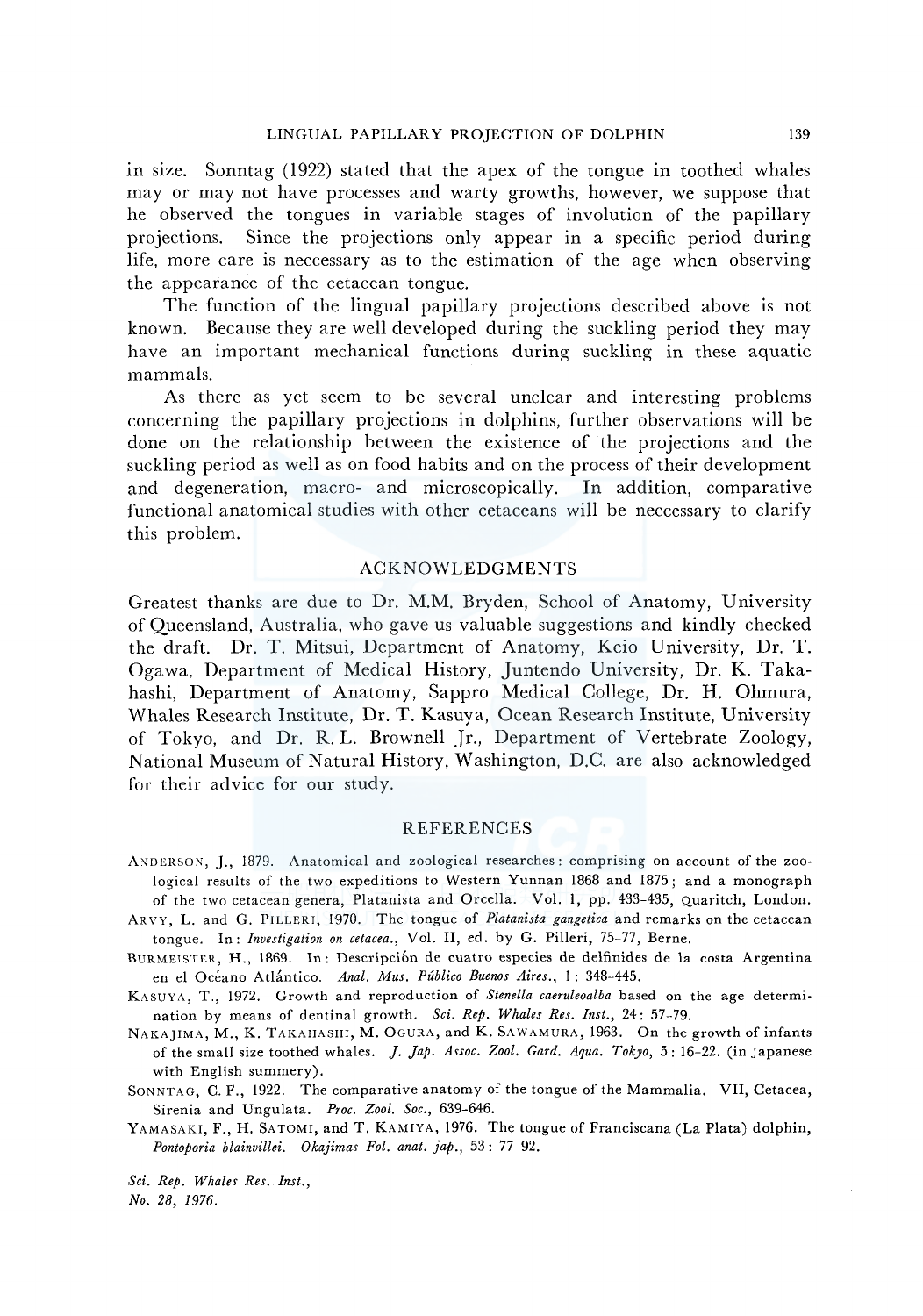#### 140 YAMASAKI, SATOMI AND KAMIYA

#### EXPLANATION OF PLATE I

- Four stages of the growth and degeneration of the lingual papillary projections of the striped dolphin, *Stenella coeruleoalba.*
- Fig. I. Small projections have already appeared at the lateral margin of the anterior part of the tongue in a 27 cm fetus.
- Fig 2. Projections in a 98cm fetus are distinct and occupy the entire anterior margin of the tongue in a radial manner. Some of the projections are subdivided at their tips (arrows). The dorsum of the tongue is concave along the long axis.
- Fig. 3. In young *Stene/la* (150 cm), projections have become thinner and some at the posterior part have been broken and have disappeared. Note the narrowing seen in some projections (arrows). The transverse and longitudinal incisions were made to improve fixation.
- Fig. 4. Vestigial small eminences of the projections can be seen at the margin near the apex in an adult.



*Sci. Rep. Whales Res. Inst., No. 28, 1976.*